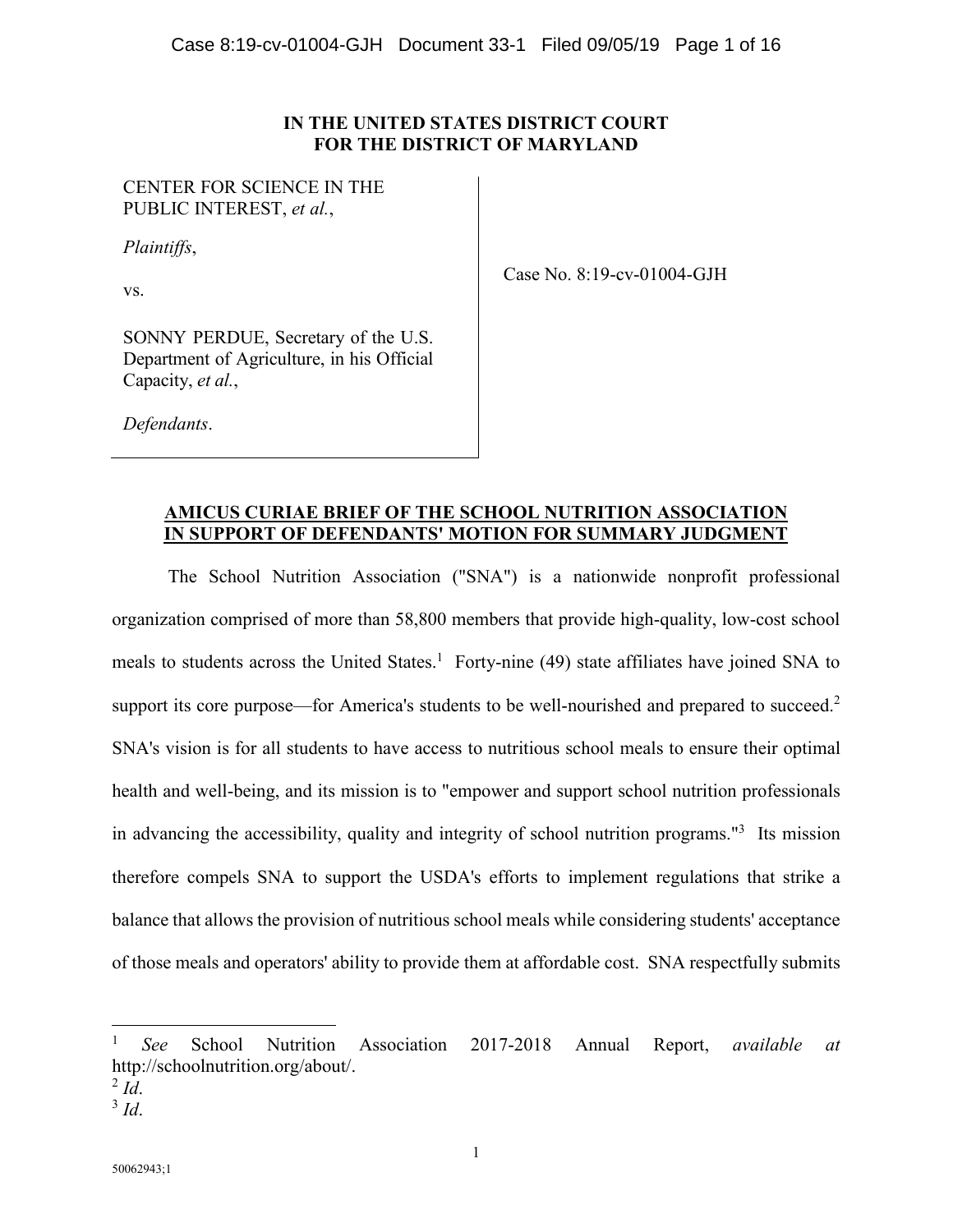this *amicus curiae* brief in support of the Defendants' motion for summary judgment in this case [Doc. No. 28].

#### **I. SNA's Public Comment Letter**

One of the strategies SNA employs to achieve its goal of having a well-nourished student populace is advocating with policymakers and lawmakers to facilitate a national public school meals program that allows the operators to provide nutritious meals that students in K-12 will actually eat. To that end, SNA has been actively involved in the rulemaking surrounding the sodium and whole grain content requirements of student meals from the beginning of these evolving issues. SNA is uniquely positioned to comment on the operational challenges that providers of school meals were facing throughout the rulemaking process because its membership is representative of the vast majority of operators who actually provide the meals in America's public schools. On January 29, 2018, SNA submitted its public comment letter on behalf of its membership to the USDA as the Department considered how to balance the goals of the *Dietary Guidelines* with the practical challenges of the availability of compliant foods that students would not reject and that operators of school meal programs could afford to provide. *See* SNA Comment Letter, MGS-003227-003228. SNA's Comment Letter notably impacted the USDA's rulemaking, as the Final Rule states that the USDA's decision to require that at least half of all grains provided in school meal programs be whole-grain rich was "recommended by the School Nutrition Association, representing 57,000 school nutrition professionals, [and] is consistent with the USDA's commitment to alleviate difficult regulatory requirements, simplify operational procedures, and provide school food authorities ample flexibility to address local preferences." 83 Fed. Reg. 63,781; MGS-000028.

2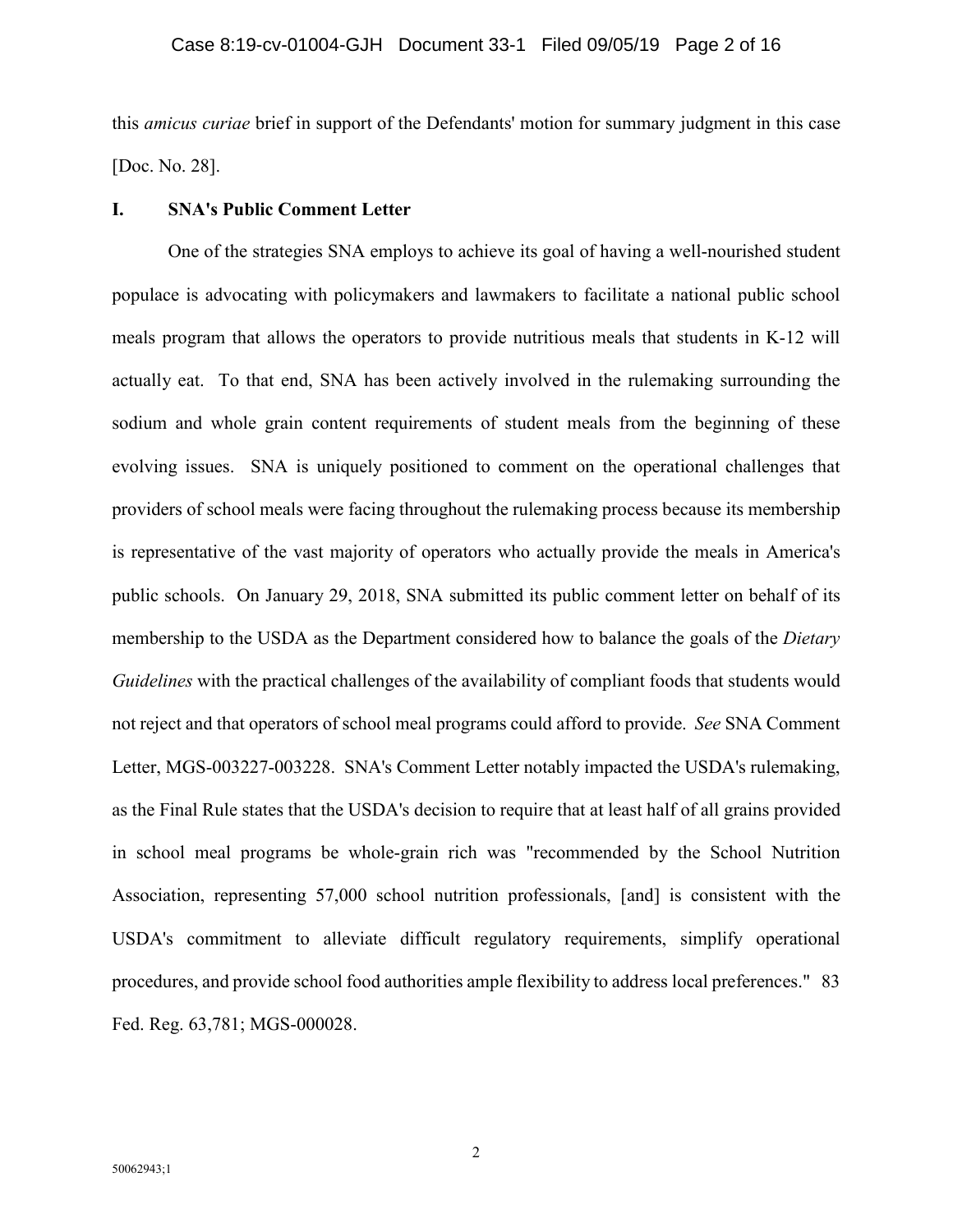#### **A. SNA Recommended Restoration of Initial Grain Requirement That At Least Half of Grains Offered at School be Whole Grain Rich.**

The SNA Comment Letter addressed the concerns of its membership pertaining to the whole grain and sodium requirements addressed in the Interim Rule ("SNA Comment Letter"). Regarding whole grains, SNA reported that 65% of school nutrition directors who responded to an SNA survey indicated that they were experiencing continued challenges with the current whole grain requirements, which at the time required that all grain products in student meals be whole grain rich unless the school district obtained a hardship exemption from the state that permitted only half of the school's grain products be whole grain rich. 2017 Interim Rule, 82 Fed. Reg. 56,703-704 (Nov. 30, 2017).

More specifically, students' regional and cultural preferences for specific refined grains, including white rice, pasta, grits, or tortillas, continued to cause school meal administrators to "struggle" with meeting the whole grain mandate. SNA Comment Letter at 1. Although the regulatory flexibility of the state-administered waiver program was helpful in some cases, in several other cases State Agencies either did not readily offer the waiver program to schools struggling to meet the whole grain mandate or made the waiver application process so arduous that some schools were discouraged from even applying for the waivers at all. *Id*. Indeed, in some instances, states required schools to provide documentation to obtain a whole grain waiver that schools had no means to obtain, severely limiting (or eliminating) the regulatory relief that Congress intended to provide through the waiver program. *Id*. SNA also informed the USDA that the waiver program required the redirection of limited State Agency resources that should be utilized to provide technical assistance and training to school districts to support their meal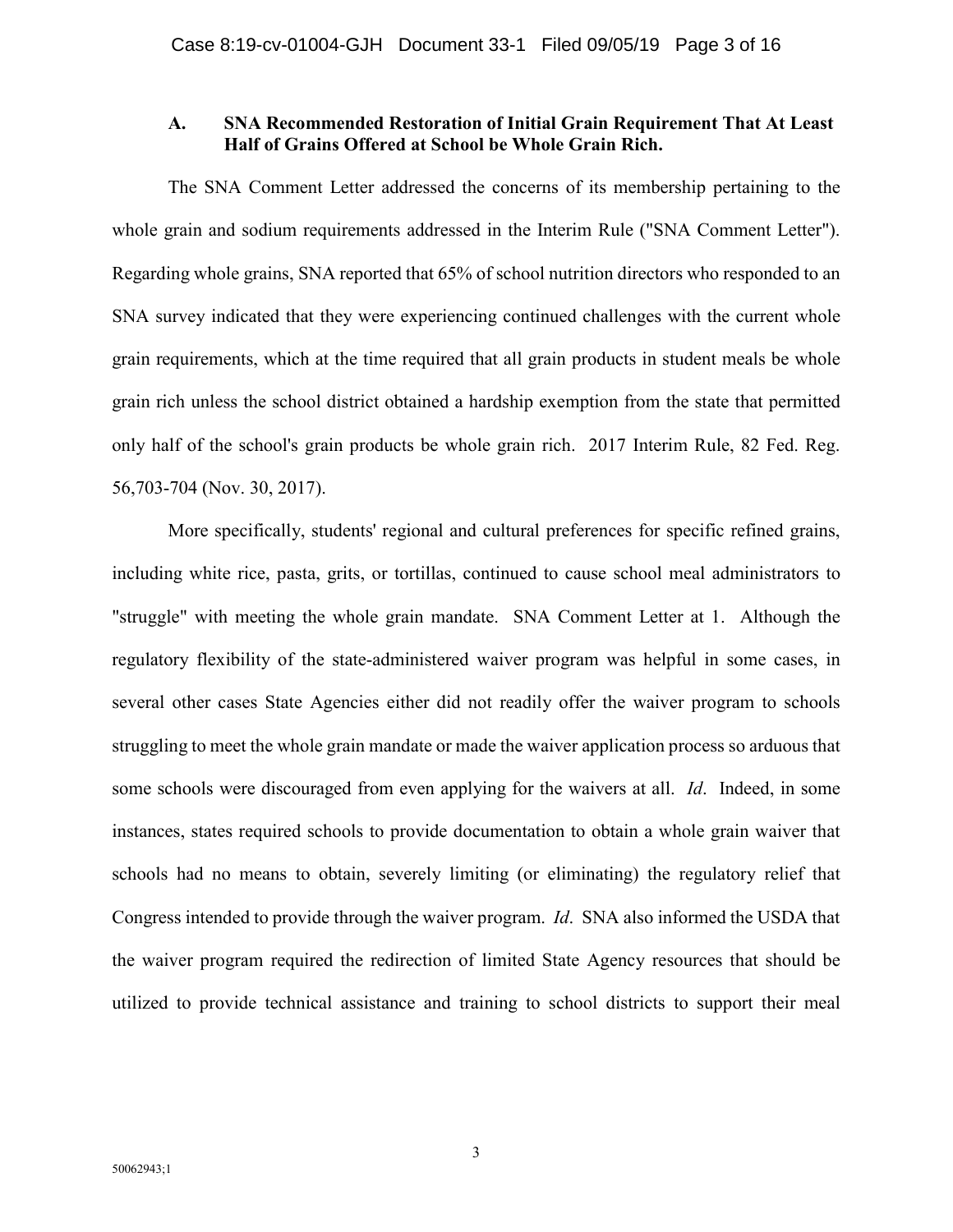programs. *Id*.<sup>4</sup> For these reasons, SNA recommended that "[t]he most effective solution is to restore the initial requirement that at least half of grains offered with school meals be whole grain rich."

# **B. SNA Recommended That The USDA Maintain Target 1 Sodium Levels and Eliminate Targets 2 and 3.**

SNA informed the USDA that while school districts demonstrated significant progress in reducing sodium to meet the Target 1 level, 92% of surveyed school districts were concerned about the availability of foods that could meet Targets 2 and 3 and whether students would ultimately accept such foods. SNA quoted the Institute of Medicine's admonition that "reducing the sodium content of school meals as specified and *in a way that is well accepted by students* will present major challenges and *may not be possible*." SNA Comment Letter at MGS-003227 (quoting School Meals: Building Blocks for Healthy Children, 2010) (emphasis added).

Indeed, SNA explained that Targets 2 and 3 would cause schools to remove healthy food choices from their menus, as sodium naturally occurs in meat, milk, and other low-fat dairy foods at levels that would not meet Targets 2 and 3. SNA Letter at 2-3. Thus, implementing Targets 2 and 3 would further alienate students from healthy school meal choices, thereby effectively driving down participation in school meal programs. *Id*. at MGS-003228.

SNA further commented to the USDA that nutritional science is unsettled regarding whether students' sodium levels should be further reduced. SNA cited the lack of scientific evidence to support reducing sodium levels to Targets 2 and 3 for children and explained that the

<sup>4</sup> USDA's website aptly describes the role of State Agencies: "State agencies are responsible for the administration of the National School Lunch Program (NSLP). State agencies are the link between FNS and local program operators, ensuring the programs are managed according to the federal requirements. State agencies facilitate communication between the program operators and FNS, guaranteeing the success of the NSLP." *See* https://www.fns.usda.gov/nslp/state-agency (last visited Sept. 4, 2019).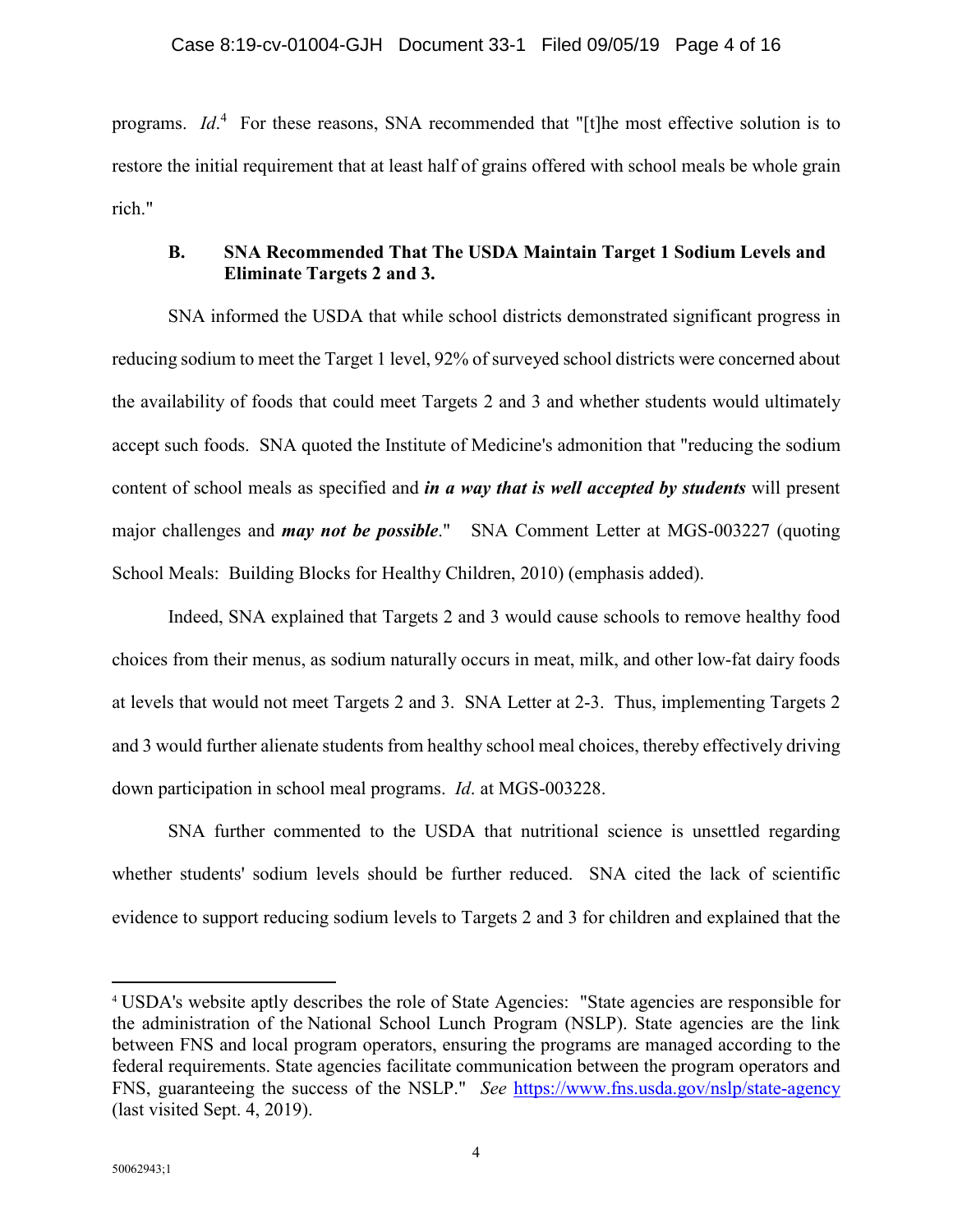scientific and medical communities have differing opinions as to the appropriate sodium levels for children, and the long-term effects of further reducing sodium intake on child development and health are yet to be determined. *Id*. <sup>5</sup> Based on all of these reasons, SNA recommended that the USDA retain the Target 1 sodium level and eliminate Targets 2 and 3. *Id*.

### **II. The 2018 Final Rule**

Ultimately, the USDA adopted the 2018 Final Rule that struck a balance between the *Dietary Guidelines*' goal of providing nutritious meals to students and the barriers to providing those meals, such as student acceptance and the cost of the meals that school systems provide. More specifically, regarding the proposed sodium limits, the 2018 Final Rule extended the current sodium level, Target 1, through the 2023-24 school year, postponed implementation of Target 2 to 2024-25, and eliminated Target 3. 83 Fed. Reg. 63,776, 63,782-83, 63,787-88.

Regarding whole grains, the 2018 Final Rule requires that at least half of grain products be whole grain rich but eliminated the requirement that all schools serve only whole grain rich products, essentially codifying the exemption status provided under the Interim Rule and applying it to all schools without the need to demonstrate a hardship waiver. 83 Fed. Reg. 63,776, 63,780- 81, 63,786.

The 2018 Final Rule's sodium and whole grain rich requirements are in congruence with Congress' multiple actions to forestall full implementation of the 2012 Rule so that the USDA could evaluate additional scientific evidence regarding sodium intake and so that states could

<sup>5</sup> Indeed, the USDA recognized that nutritional science is not settled as to the appropriate sodium intake levels for children and acted accordingly by implementing flexibilities in the 2018 Final Rule that "allow for any adjustments to be made, including regulatory changes, to incorporate any updated scientific information regarding sodium." 83 Fed. Reg. 63,787; *see also id*. at 63,782- 83 (discussing need to assess the National Academies of Sciences, Engineering and Medicine's review of the Dietary Reference Intakes for sodium intake and the 2020 *Dietary Guidelines for Americans* to further inform USDA's sodium restrictions); Defendants' Br. at 13-14.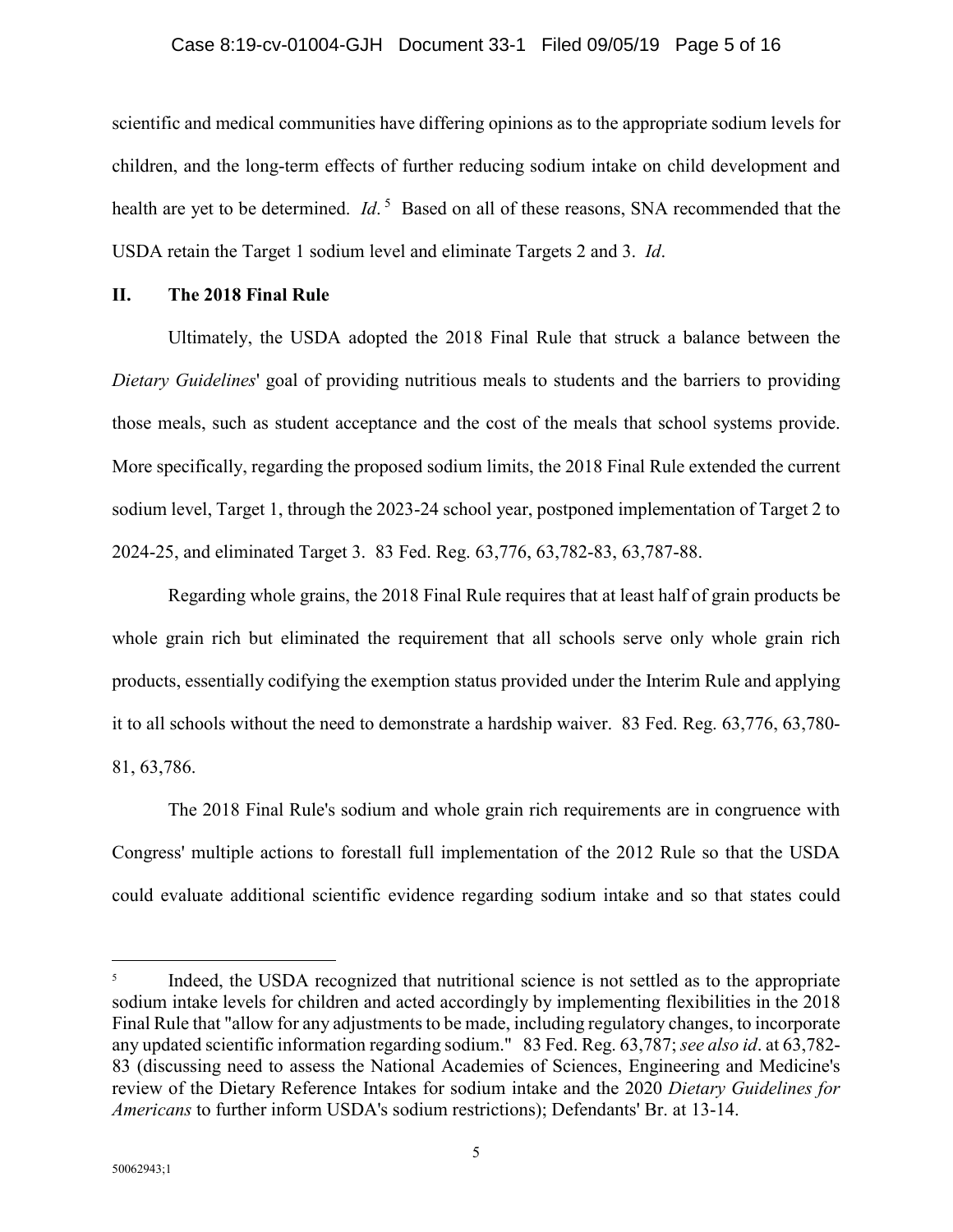#### Case 8:19-cv-01004-GJH Document 33-1 Filed 09/05/19 Page 6 of 16

provide a hardship exemption to the 2012 Rule's whole-grain requirements to address student acceptance and the availability of compliant meals. *See* Consolidated and Further Continuing Appropriations Act, 2015, Pub. L. No. 113-235, § 751, 128 Stat. 2130, 2171 (2015); 2017 Interim Rule, 82 Fed. Reg. at 56,703, 56,703-04 (Nov. 30, 2017).

The wisdom of the 2018 Final Rule is further supported by the results of a subsequent publication, the "School Nutrition and Meal Cost Study: Summary of Findings," that the USDA published in April 2019 ("Meal Cost Study").<sup>6</sup> For example, the Meal Cost Study shows that the change in the sodium levels of student meals to Target 1 following the 2012 Rule was associated with a 10% decrease in student participation in the National School Lunch Program, dropping from 64% to 54%. Meal Cost Study at 38. Additionally, according to the USDA's Economic Research Service ("ERS"), participation in school lunch by students paying full-price or reduced-price for lunches has declined in correlation with the 2012 Rule: "Since [2011], declining participation of children receiving reduced- and full-price lunches has led to a drop in overall participation."<sup>7</sup>

Moreover, "[t]he greatest challenge [school food authorities] faced in implementing or maintaining compliance with the updated nutrition standards was the cost of foods that need to be incorporated into menus in order to meet the standards . . . ." *Id*. at 10. Therefore, student rejection of compliant school meals and the operators' cost in providing such meals were factors the USDA was correct to consider in developing the 2018 Final Rule.

<sup>6</sup> *See* Meal Cost Study, *available at* https://www.fns.usda.gov/school-nutrition-and-meal-coststudy, last visited Sept. 5, 2019.

<sup>7</sup> *See* "Decline in school lunch participation driven by drops in full- and reduced-price participation," USDA Economic Research Service, last updated Aug. 28, 2019, last visited Sept. 5, 2019, *available at* https://www.ers.usda.gov/data-products/chart-gallery/gallery/chartdetail/?chartId=93781.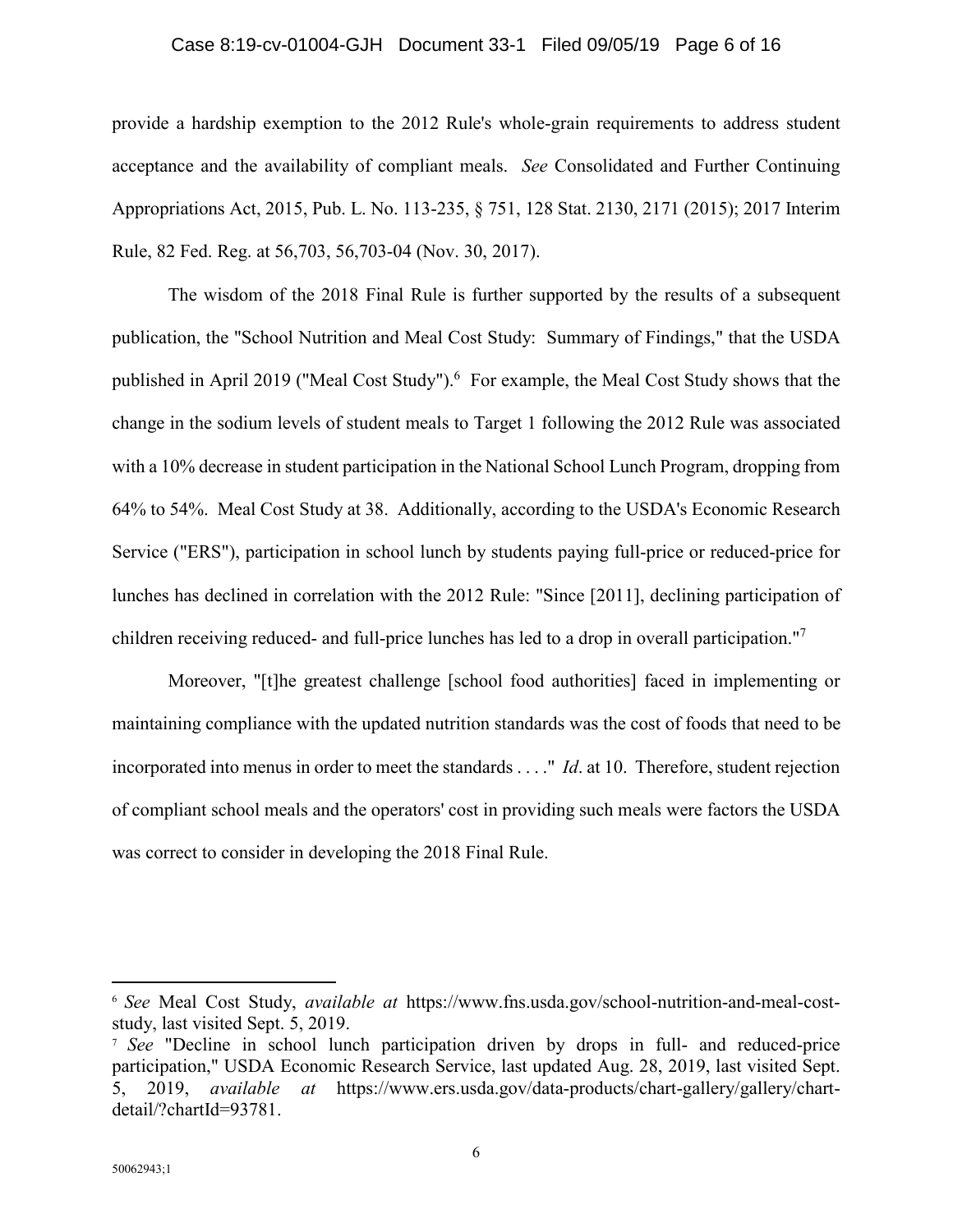# **III. The School Lunch Act**

The palatability and cost of school meals has historically been a factor that the USDA appropriately considers when making school meal decisions. In fact, in 1946, Congress expressed its intention to encourage students to actually consume nutritious foods offered in the school lunch program:

*It is declared to be the policy of Congress*, as a measure of national security, to safeguard the health and well-being of the Nation's children and *to encourage the domestic consumption of nutritious agricultural commodities and other food*, by assisting the States, *through grants-in-aid and other means*, in providing an adequate supply of foods and other facilities for the establishment, maintenance, operation, and expansion of nonprofit school lunch programs.

42 U.S.C. § 1751 (Richard B. Russell National School Lunch Act, June 4, 1946, ch. 281, § 2, 60 Stat. 230; Pub. L. 101–147, title III, § 312(1), Nov. 10, 1989, 103 Stat. 916) (emphasis added); see *also* 42 U.S.C. § 1758(a)(4)(B) ("[By June 30, 2006], the Secretary shall promulgate rules, based on the most recent *Dietary Guidelines for Americans*, that reflect specific recommendations, expressed in serving recommendations, *for increased consumption of foods and food ingredients offered in school nutrition programs* under this chapter and the Child Nutrition Act of 1966.") By appropriately considering the palatability and cost of providing compliant foods to students, among other factors, the USDA encourages the consumption of nutritious food by the Nation's children, as students' ultimate rejection of nutritious meals offered to them, or the schools' inability to offer them in the first place, thwarts the goals of the School Lunch Act and the *Dietary Guidelines*. 8

<sup>8</sup> The Dietary Guidelines acknowledge that the palatability of nutritious foods is a factor to consider when considering healthy eating patterns: "There is room for Americans to include limited amounts of added sugars in their eating patterns, including *to improve the palatability of some nutrient-dense foods*, such as fruits and vegetables that are naturally tart (e.g., cranberries and rhubarb)." MGS-007705 (emphasis added).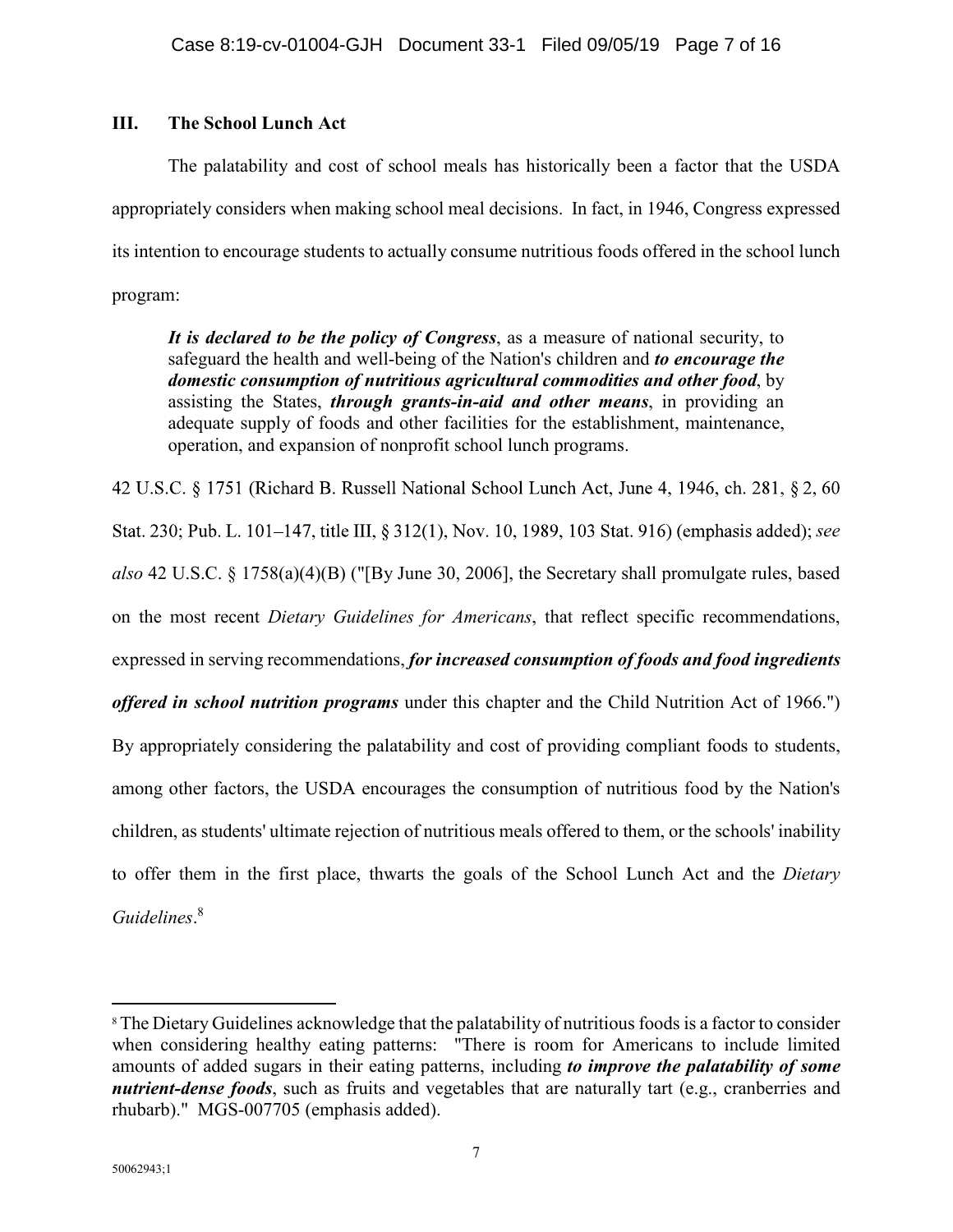#### **IV. The** *Dietary Guidelines*

The crux of Plaintiff's' substantive argument is that Congress required the USDA to adopt and implement the *Dietary Guidelines* as the standards for school meals, and the USDA's consideration of factors outside of the *Guidelines* renders the 2018 Final Rule invalid. [Plaintiffs' Br. at 12-26.] In so arguing, Plaintiffs improperly elevate the *Dietary Guidelines*' recommendations into having the force of law. (*Id*. at 13-17.) However, the *Guidelines* themselves indicate that their purpose is not to provide mandates but to provide an informative resource: "[The Guidelines are] used to *inform* USDA and HHS food programs, such as USDA's National School Lunch Program and School Breakfast Program, which feed more than 30 million children each school day . . . ." *Dietary Guidelines* at MGS-007679; *see also id*. at MGS-007664 ("*The Dietary Guidelines for Americans* is an essential resource for health professionals and policymakers as they design and implement food and nutrition programs that feed the American people, such as USDA's National School Lunch Program and School Breakfast Program, which feed more than 30 million children each school day.").

As the USDA correctly argues, Congress did not require strict adherence to the Dietary Guidelines' recommendations, but rather intended for the USDA to use the *Dietary Guidelines* as goals. [Defendants' Br., Doc. No. 27, at 10-11.] "The goal of the *Dietary Guidelines* is for individuals throughout all stages of the lifespan to have eating patterns that promote overall health and help prevent chronic disease." *Dietary Guidelines* at MGS-007688. To meet that goal for school-aged children, the USDA properly balanced the *Dietary Guidelines*, the IOM Report, and barriers to the ultimate consumption of nutritious foods in school meals such as palatability, cost, and availability of compliant foods. It is axiomatic that the goals of the National School Lunch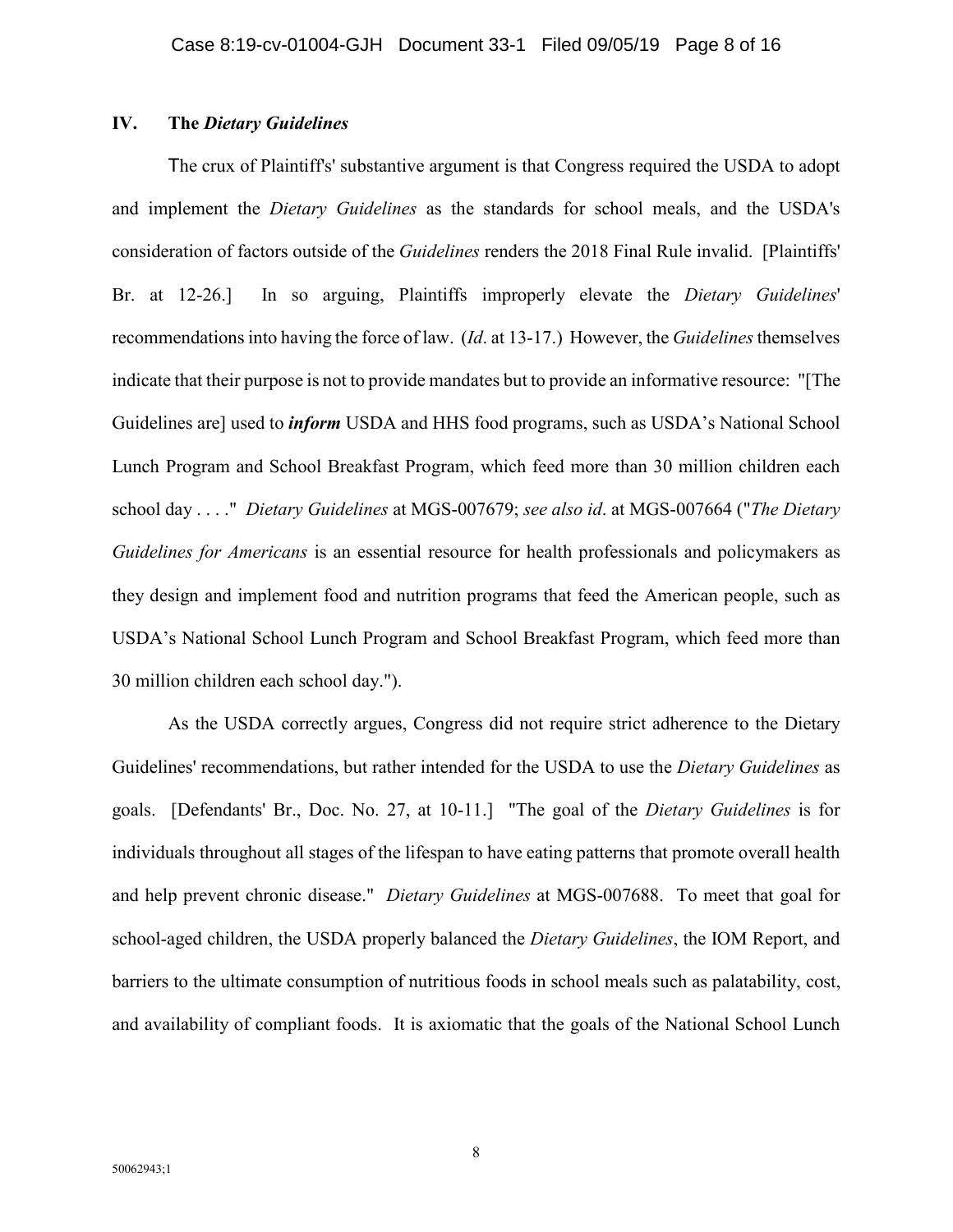Act and the *Dietary Guidelines* would be thwarted if students do not actually eat nutritious meals because of the palatability, cost, or unavailability of such meals.

Plaintiffs' argument that the USDA is bound to follow the precise recommendations of the *Dietary Guidelines* simultaneously exaggerates both the strength of Congressional intent regarding the USDA's use of those *Guidelines* and the legal authority Plaintiffs use to support that argument. For example, Plaintiffs cite *McDaniel v. Chevron Corp.*, 203 F.3d 1099, 1111 (9th Cir. 2000), as citing cases that show that the term "based on" in statutory construction means "be the 'foundation' for." [Plaintiffs' Br. at 15 ("[T]he command that nutrition standards be '*based on* the most recent Dietary Guidelines,' *id*. § 1758(a)(4)(B); *accord id.* § 1753(b)(3)(A), requires that the Guidelines be the 'foundation' for such standards."] However, judicial interpretation of "based on" is not as rigid as Plaintiffs lead the Court to believe, as the *McDaniel* Court cited cases that indicate that "based on" can mean "foundation" *or* "a starting point" *or* "arising from."

Moreover, as the USDA correctly argues, the *McDaniel* case supports the USDA's position, not Plaintiffs' argument. [USDA Br. at 13-14.] The *McDaniel* Court found that where a pension plan stated that benefits would be calculated "based on" or "in accordance with" a specific mortality table, that table was the "starting point" or "foundation" for determining mortality factors and the plan "[did] not reasonably preclude an interpretation that sets the table forward or backward" based on the number of females in a plan. 203 F.3d at 1111. Accordingly, the statutes that state that the USDA's school meal programs must be "based on" the *Dietary Guidelines* do not require strict adherence to those *Guidelines* but instead "[do] not reasonably preclude an interpretation" that adjusts school meals considering other factors, such as student palatability and operational challenges.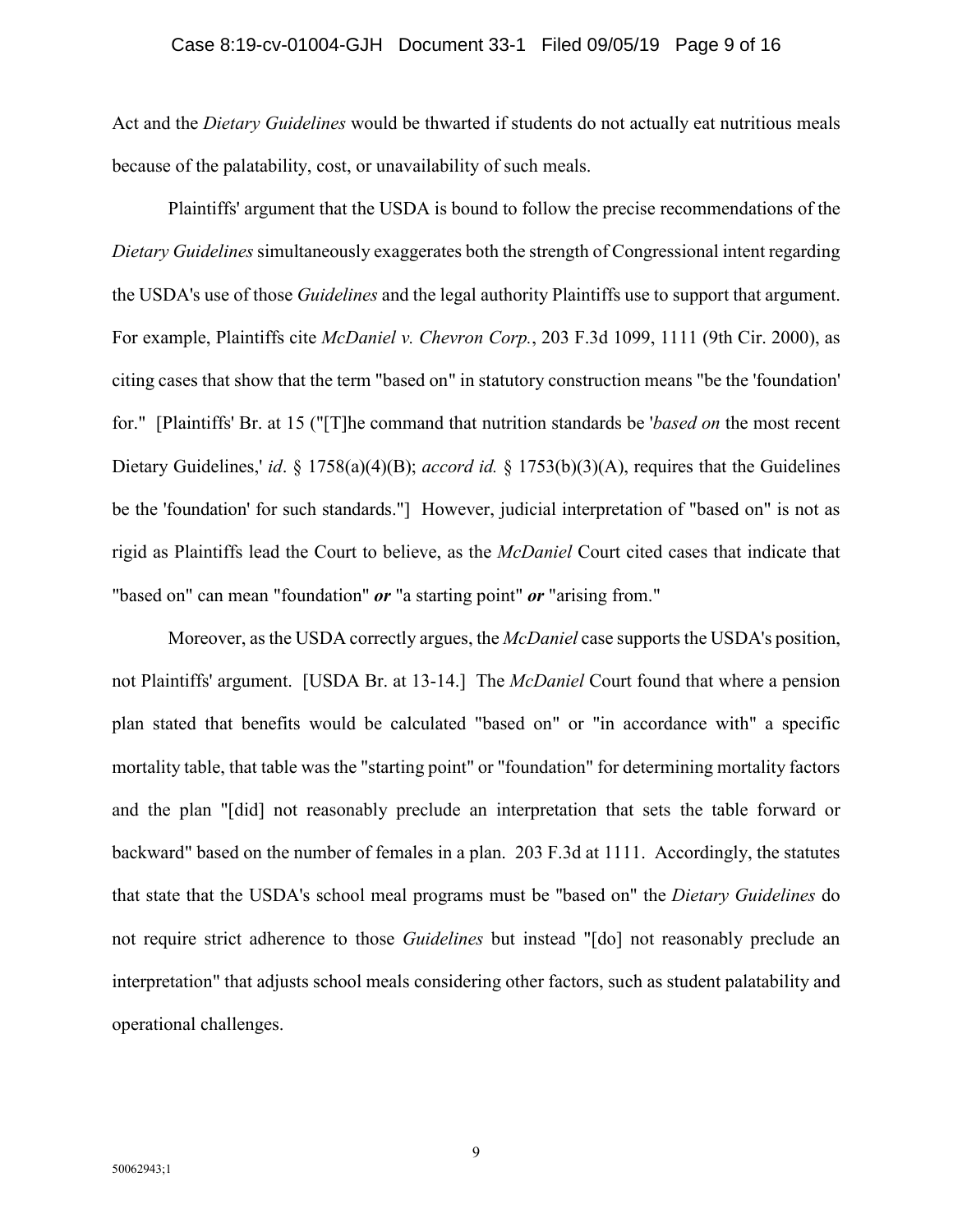### **V. The IOM Report**

Congress has directed that the USDA's regulations regarding the nutritional standards for school meal programs be based on the "IOM Report," a publication of the Institute of Medicine of the National Academies of Science, Engineering, and Medicine and the Food and Nutrition Board of the National Research Council of the National Academy of Sciences. MGS-007893-8287.

The IOM Report addresses the need to strike a balance among several factors when planning school meals, including nutrition, student palatability, cost, and practicality of providing compliant meals to students. Indeed, the IOM Report devotes an entire section to discuss that necessary balancing of these multiple factors. IOM Report at MGS-8014-8022 ("Iterations— Achieving the Best Balance of Nutrition, Student Acceptance, Practicality, and Cost"). The IOM Report also dedicates substantial attention to the implications of food cost and market effects. IOM Report at MGS-8038-8062 ("Food Cost Implications and Market Effects").

More specifically, the IOM Report recommends consideration of student taste and costs of foods in the context of sodium and whole grain rich standards:

**Recommendation 5. USDA should work cooperatively with Health and Human Services, the food industry, professional organizations, state agencies, advocacy groups, and parents to develop strategies and incentives to reduce the sodium content of prepared foods and to increase the availability of whole grain-rich products** *while maintaining acceptable palatability, cost, and safety***.** 

IOM Report at MGS-007919 (emphasis added). Elaborating on the reduction of sodium in school meals, the IOM Report "recognize[d] that there are barriers to reducing the sodium content of meals to the recommended levels without having *long-term adverse effects on student acceptance and participation, safety, practicality, and cost*" before recommending some flexibility in the timing of the implementation of the sodium targets. *Id*. (emphasis added).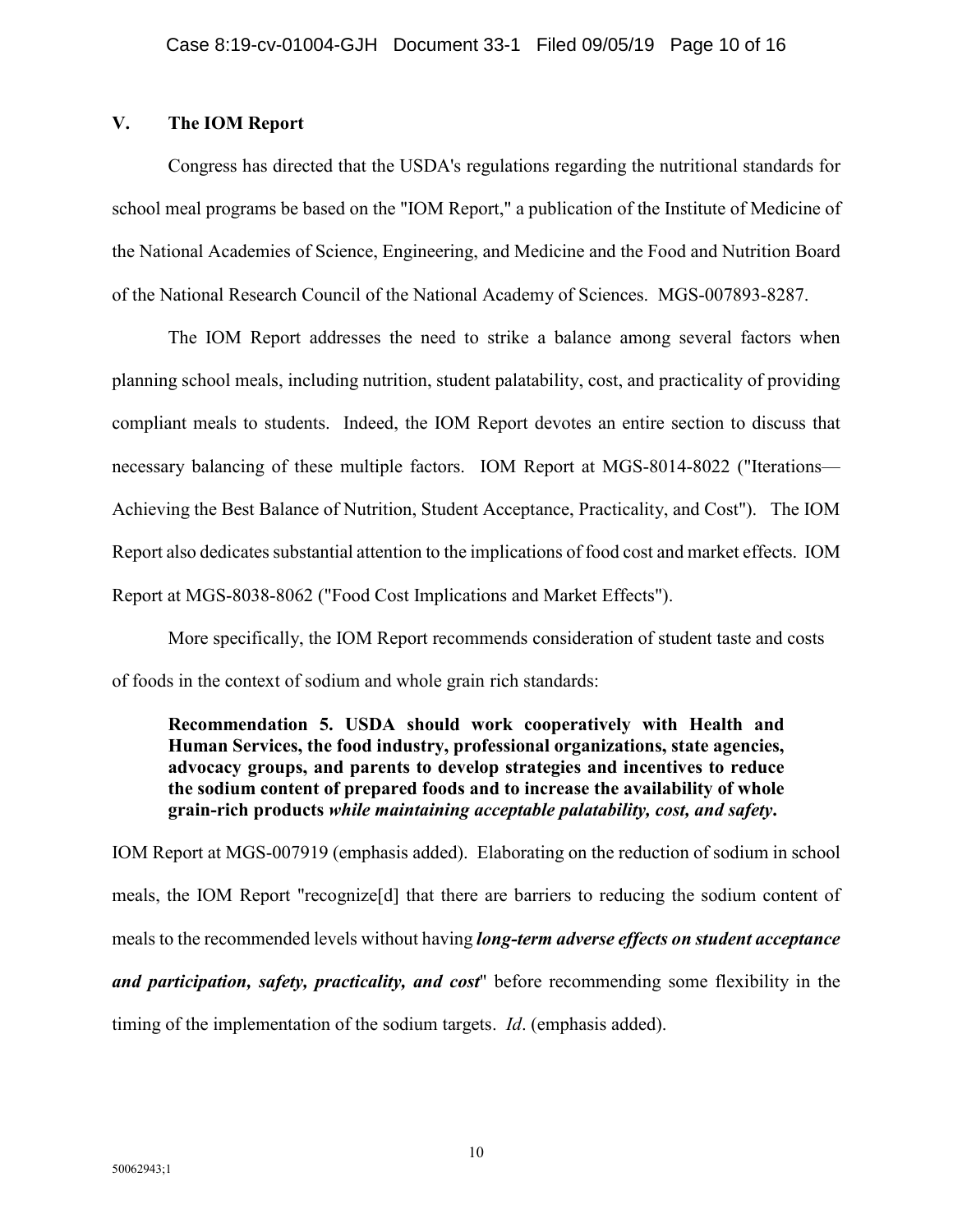The IOM Report further recommends that the USDA and others conduct research regarding, among other things:

topics related to the implementation of the new Meal Requirements, *children's acceptance of and participation in school meals*, and children's health—especially . . . [i]mpacts of various approaches to reducing the sodium content of school meals and *student acceptance of reduced-sodium foods* [and the] *[i]mpacts of various approaches to increase the acceptance of whole grain-rich products*.

MGS-0023-24; *see generally* MGS-007915 ("*To achieve a reasonable balance* between the goals of reducing waste and preserving the nutritional integrity of school meals  $\dots$ ."); MGS-7917 ("*Foods need to be appealing to students* to encourage selection and consumption.") Therefore, Plaintiffs' contention that the USDA has acted arbitrarily or capriciously for considering student palatability and operational challenges runs directly counter to the way the Dietary Guidelines and IOM Report treat those factors.

\* \* \* \* \*

Therefore, the School Lunch Act, the *Dietary Guidelines*, and the IOM Report all show that the USDA did not act arbitrarily or capriciously when it considered factors such as student palatability and the cost of compliant meals when it developed the 2018 Final Rule.

# **VI. The USDA Followed Its Fundamental Mandate When It Considered** *The Dietary Guidelines* **And The Best Interests Of Students And School Food Authorities When It Promulgated The 2018 Final Rule.**

Plaintiffs' argument that the USDA's promulgation of the 2018 Final Rule was arbitrary and capricious because the Department considered factors other than the *Dietary Guidelines* when implementing the Final Rule relies on *Motor Vehicle Manufacturers Association of the United States, Inc. v. State Farm Mutual Automobile Insurance Company*, 463 U.S. 29 (1983). [Plaintiffs' Br. at 18-21.] The *State Farm* Court explained that "[n]ormally, an agency rule would be arbitrary or capricious if the agency has relied on factors which Congress has not intended it to consider,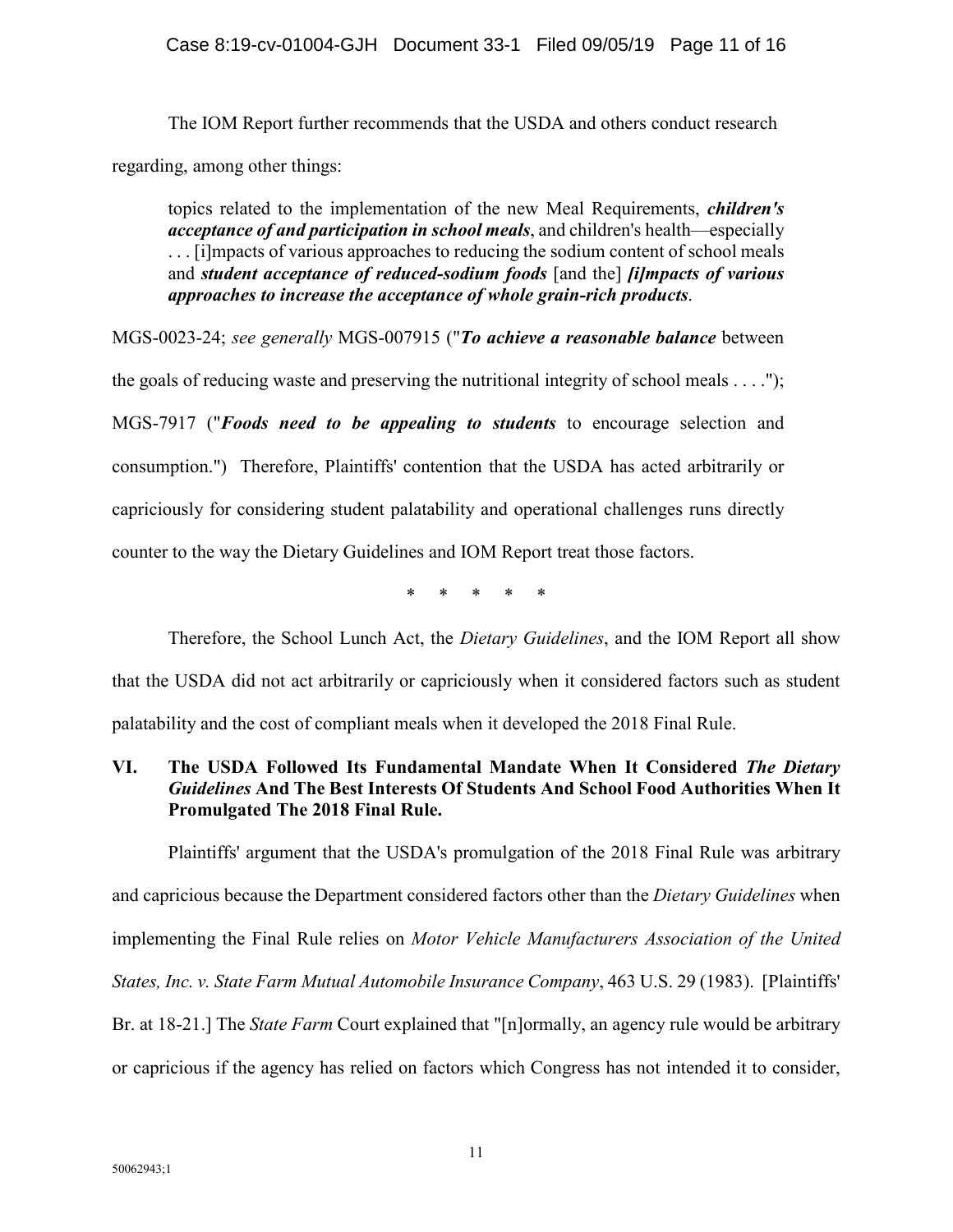[or] *entirely failed to consider an important aspect of the problem*." 463 U.S. at 43 (emphasis added). Plaintiffs cite *State Farm* to argue that the USDA "arbitrarily elevated its consideration of student taste preferences and operational flexibilities over those of nutrition science, children's health, and the goals of the *Dietary Guidelines*." [Plaintiffs' Br. at 18.] Without question, Congress intended for the USDA to consider the *Dietary Guidelines* when implementing the federal school meal programs. Plaintiffs argue, however, that the USDA could not consider other relevant factors—such as student rejection of food and operational challenges—whose impact led the Department to promulgate its school meal requirements that differ from the specific recommendations of the *Dietary Guidelines*. *Id*. As shown above, however, by passing legislative flexibilities that forestalled full implementation of the 2012 Rule and by referencing the IOM Report, Congress has expressed the intention that all the factors considered therein—including student rejection and school districts' cost of compliant foods—are relevant to setting school meal standards.

In fact, if the USDA had acted as Plaintiffs argue they should have and wholly adopted the *Dietary Guidelines*' recommendations while entirely ignoring other factors relevant to determining the appropriate levels of sodium and whole grain rich foods for school meals—such as student preference, the cost and availability of compliant meals, and developments in nutritional science then the USDA would have acted arbitrarily and capriciously because it would have "entirely failed to consider [] important aspect[s] of the problem." 463 U.S. at 43.

Further, USDA's rulemaking discretion is simply not as limited as Plaintiffs represent it to be. The *State Farm* Court explained the Court's role in determining whether a regulation is arbitrary or capricious:

12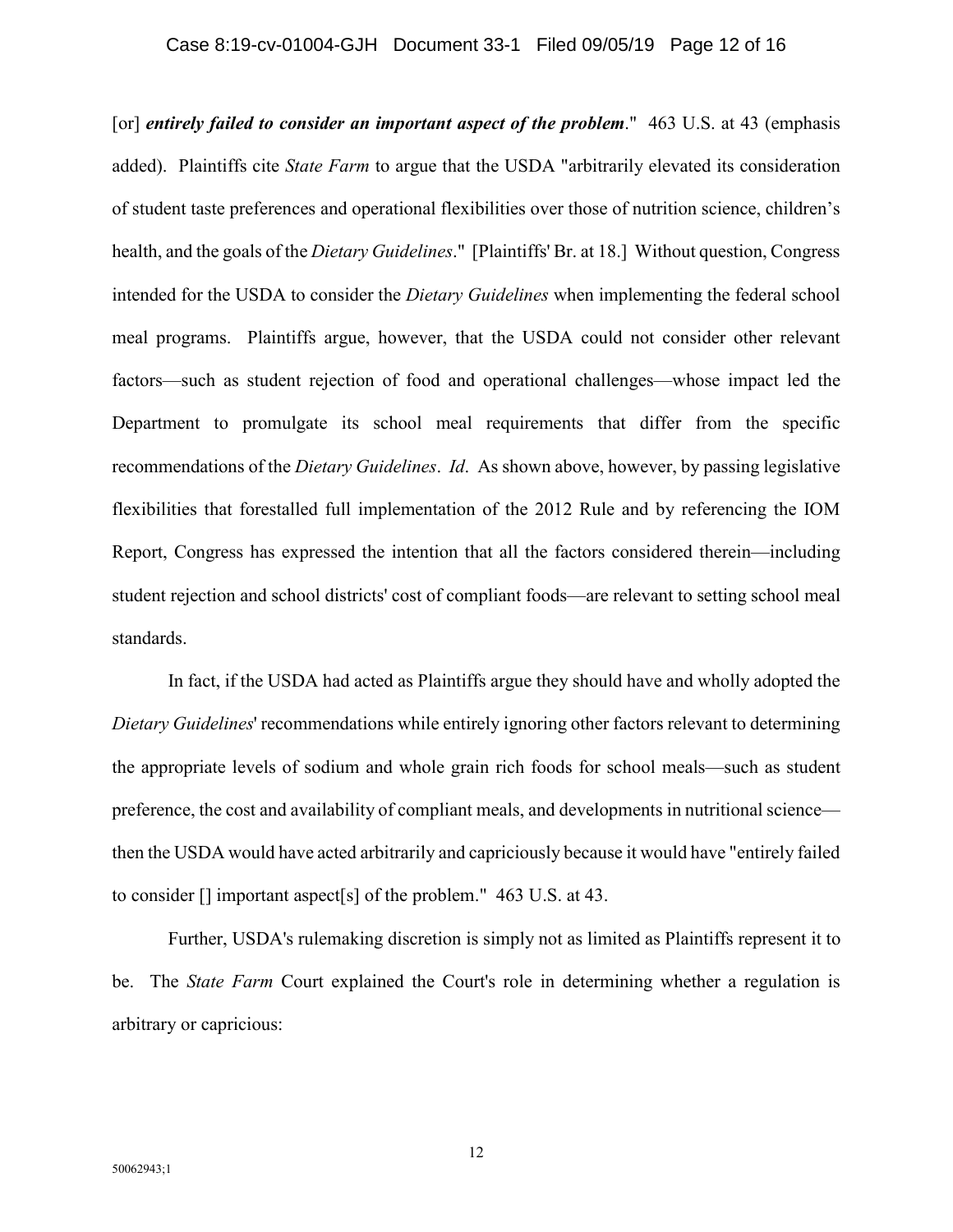While the scope of review under the "arbitrary and capricious" standard is narrow and a court is not to substitute its judgment for that of the agency*, the agency nevertheless must examine the relevant data and articulate a satisfactory explanation for its action*. In reviewing that explanation, *a court must consider whether the decision was based on a consideration of the relevant factors and whether there was a clear error of judgment.* 

463 U.S. 29, 30-31 (1983) (emphasis added); *see also* Defendants' Br. at 15-16, 24-25.] Indeed,

the Supreme Court expressly acknowledged the flexibility agencies have in their rulemaking:

It is not infrequent that the available data does not settle a regulatory issue *and the agency must then exercise its judgment in moving from the facts and probabilities on the record to a policy conclusion*. Recognizing that policymaking in a complex society must account for uncertainty, however, does not imply that it is sufficient for an agency to merely recite the terms "substantial uncertainty" as a justification for its actions. The agency must explain the evidence which is available, and must offer a "rational connection between the facts found and the choice made."

*State Farm*, 463 U.S. at 52 (emphasis added); *see also id.* at 50 ("Nor do we broadly require an agency to consider all policy alternatives in reaching decision.") and *id*. at 53 (defending NHTSA's decision not to extrapolate findings of seatbelt usage study when setting car safety standards because "it is within the agency's discretion to pass upon the generalizability of these field studies. This is precisely the type of issue which rests within the expertise of NHTSA, and upon which a reviewing court must be most hesitant to intrude."). So, the USDA must employ its judgment and expertise when studying an issue such as the sodium and whole grain requirements of school meals.

Here, the USDA appropriately exercised its rulemaking discretion when it considered the *Dietary Guidelines* in conjunction with other relevant factors when issuing the 2018 Final Rule. Although Plaintiffs do not agree with the USDA's ultimate conclusion, the text of the 2018 Final Rule itself demonstrates that when it deliberated the Rule, the USDA considered relevant factors such as student acceptance and the cost and availability of foods that would comply with the 2012 Rule in conjunction with the *Dietary Guidelines*, and there is no allegation that the USDA ignored any relevant considerations. *See, e.g.,* 83 Fed. Reg. at 63,787 (noting that the 2018 Final Rule's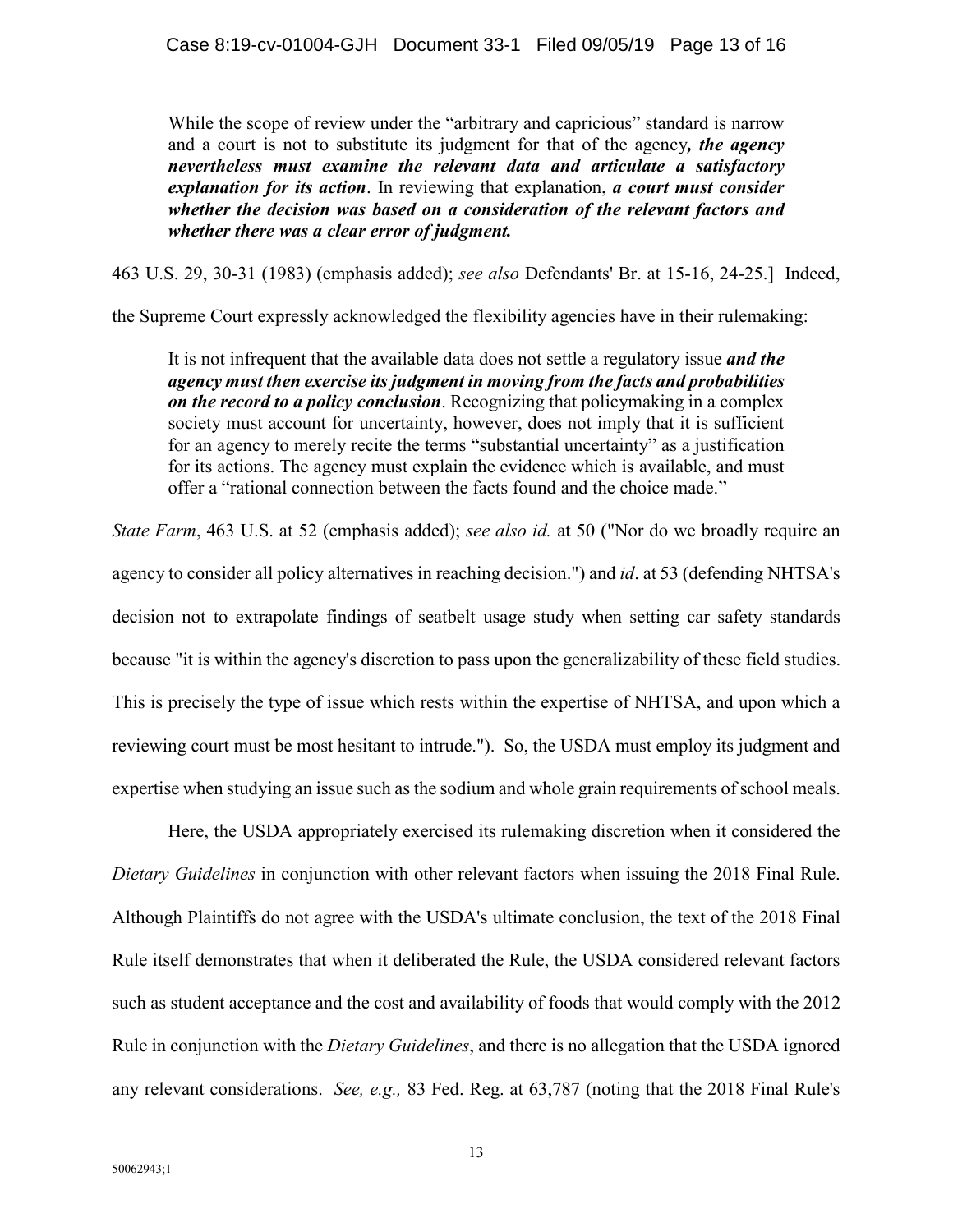sodium limits "balance[d] the needs for strong nutrition standards with the operational concerns and student acceptance of school meals" and allowed more time for the food industry to develop compliant food products that students would accept and for the development of updated scientific information regarding children's sodium intake). Therefore, Plaintiffs' argument that the USDA's promulgation of the 2018 Final Rule is arbitrary and capricious fails.

#### **VII: The USDA Followed Correct Procedures When Promulgating The 2018 Final Rule.**

Plaintiffs challenge the adequacy of the USDA's debate and comment period regarding the 2018 Final Rule. [Plaintiffs' Br. at 27, 31-35.] The USDA decisively defends the procedural soundness of its rulemaking. [Defendants' Br. at 29, 33-35.] Nonetheless, SNA has a unique perspective pertaining to the debate and comment surrounding the 2018 Final Rule. SNA's members are the working professionals who plan, procure, prepare, serve, and manage the costs of school meals and who are situated directly inside the programs that the USDA administers by regulation. SNA has participated in the ongoing debate surrounding sodium and whole grains in student meals since October 2008 and can attest to the thoroughness of that debate.

Plaintiffs challenge the adequacy of the USDA's rulemaking because it recorded 86,247 comments on the Interim Rule, and less than 1 percent of those comments favored delaying implementation of the Target 2 sodium limit or retention of the whole grain rich exemption. [Plaintiffs' Br. at 7.] However, "[t]he vast majority of the total public submissions were form letters." 83 Fed. Reg. 63,777. In fact, there were 16 form letter writing campaigns, resulting in the USDA's receipt of 84,453 form letter copies. *Id*. So, 98% of the public comment letters were form letters. The USDA thoroughly analyzed the remaining unique 1,738 letters (which included one copy of each of the form letters). 83 Fed. Reg. 63,777-82.

14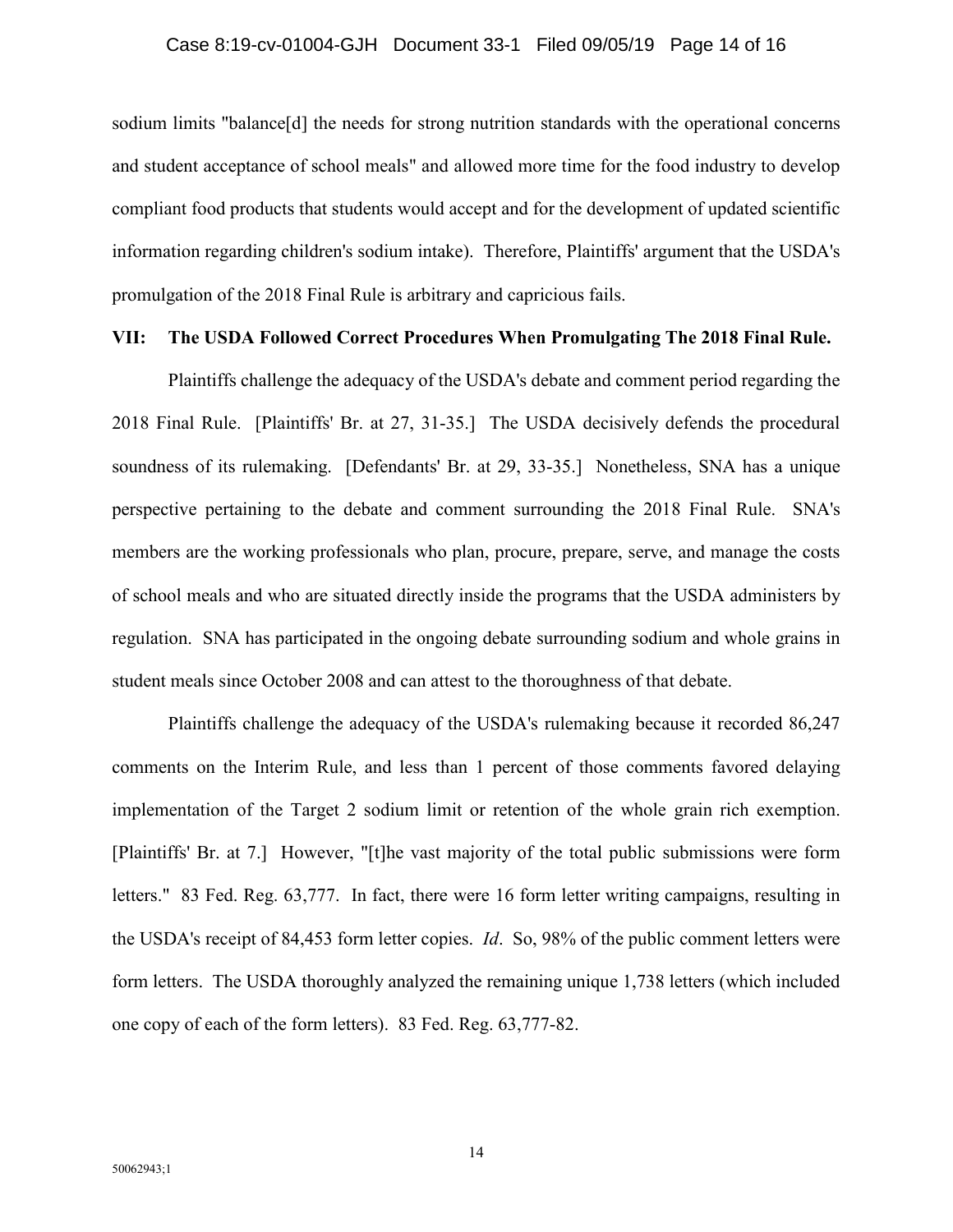#### Case 8:19-cv-01004-GJH Document 33-1 Filed 09/05/19 Page 15 of 16

SNA respectfully submits that the quality—not sheer quantity—of public comments matters most.<sup>9</sup> Indeed, the USDA is not required to side with the majority of the public comments it received but instead must thoughtfully consider the comments it received, and the Department did so. 83 Fed. Reg. 63,777-82. Because SNA is recognized as the lead authority on school nutrition and as the national forum for professionals working in school food authorities who have direct experience inside the NSLP and SBP, SNA's comment letter provided the valuable perspective of its more than 58,000 members for the USDA during its deliberations. The USDA accordingly gave SNA's comment appropriate weight, particularly when considered against multiple form letter campaigns. 83 Fed. Reg. 63,778 (MGS-000025), 63,781 (MGS-000028).

The USDA provided the opportunity for public comment regarding the Interim Rule, received thousands of public comments, analyzed those comments, and determined that SNA's comments were particularly useful in its decision-making. Plaintiffs argument that the Department's rulemaking was inadequate because there were more comment letters against the 2018 Final Rule than supporting it ignores the relative quality of the comments and the USDA's discretion and expertise in deciding how to respond to public comment. The USDA's procedures in promulgating the 2018 Final Rule were comprehensive and legally appropriate.

#### **CONCLUSION**

For all of the foregoing reasons, the Court should deny Plaintiffs' motion for summary judgment and grant Defendants' cross-motion for summary judgment.

<sup>9</sup> *See Am. Wild Horse Campaign v. Zinke*, 353 F.Supp.3d 971, 978 n.5 (D. Nev. Dec. 18, 2018) ("Although the BLM received almost 5000 comments during the public comment period, the Court notes that 97% of those submissions . . . were form letters sent from an environmental activist website simply opposing the concept of the preliminary gather plan.").